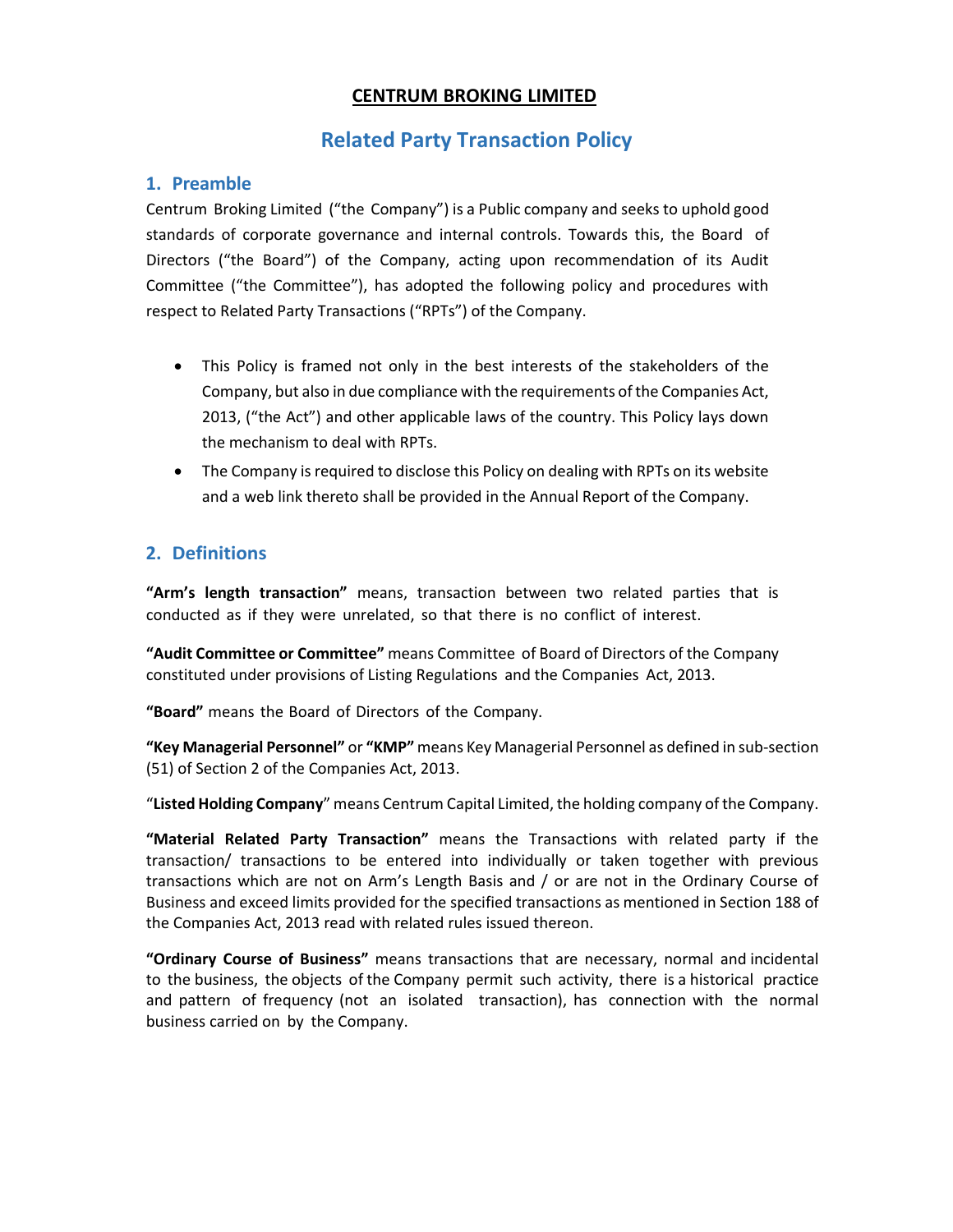**"Related Party",** with reference to Centrum Broking Limited, means a party as defined in sub‐ section (76) of Section 2 of the Act.

**"Related Party Transaction (RPT)"** means any transfer of resources, services or obligations between the Company and a Related Party, regardless of whether a price is charged or not.

**"Relative"** means relative as defined under the Companies Act, 2013.

Unless the context otherwise requires, words and expressions used in this Policy and not defined herein but defined in the Companies Act, 2013, or rules framed thereunder shall have the same meaning assigned to them therein.

## **3. General Guidelines**

All RPTs shall be referred to the Audit Committee for approvals. The Audit Committee shall also approve any subsequent (post approval) modifications of RPTs. The Accounts department shall refer all executed or proposed RPTs to the Audit Committee for prior approval or reporting as the case maybe.

All Material RPTs shall require approval of the shareholders by an ordinary resolution. All the Related Parties of the Company shall abstain from voting on such resolution irrespective of whether they are interested in that particular Material Related Party Transaction or not; Provided that this requirement shall not apply to a company in which 90% or more members in number are relatives of promoters or are related parties.

Provided further that, transactions entered into between the Company and a wholly‐owned subsidiary of the Company where,

- (i) the accounts of the subsidiary are consolidated with the Company; and
- (ii) approved by the shareholders at a general meeting

shall not require approval of either Audit Committee or the Shareholders as prescribed under the Companies Act, but shall require Board Approval.

The Audit Committee and/or Board as may be applicable in a given case, may give suitable directions / guidelines to implement the same.

## **4. Identification of Related Parties & RPTs**

- Each Director and "KMP" shall promptly notify the Audit Committee of any material interest that such person or relative of such person had, has or may have in any transaction with the company, by providing notice to the Board or Audit Committee of any potential RPT together with additional information about the RPT that the Board or Audit Committee may reasonably request.
- The Company prefers that such notices are given well in advance, so that all stakeholders have adequate time to obtain and review information about the proposed RPT.
- The Company Secretary shall maintain and notify the operating team about Related parties to enable them to identify potential RPTs.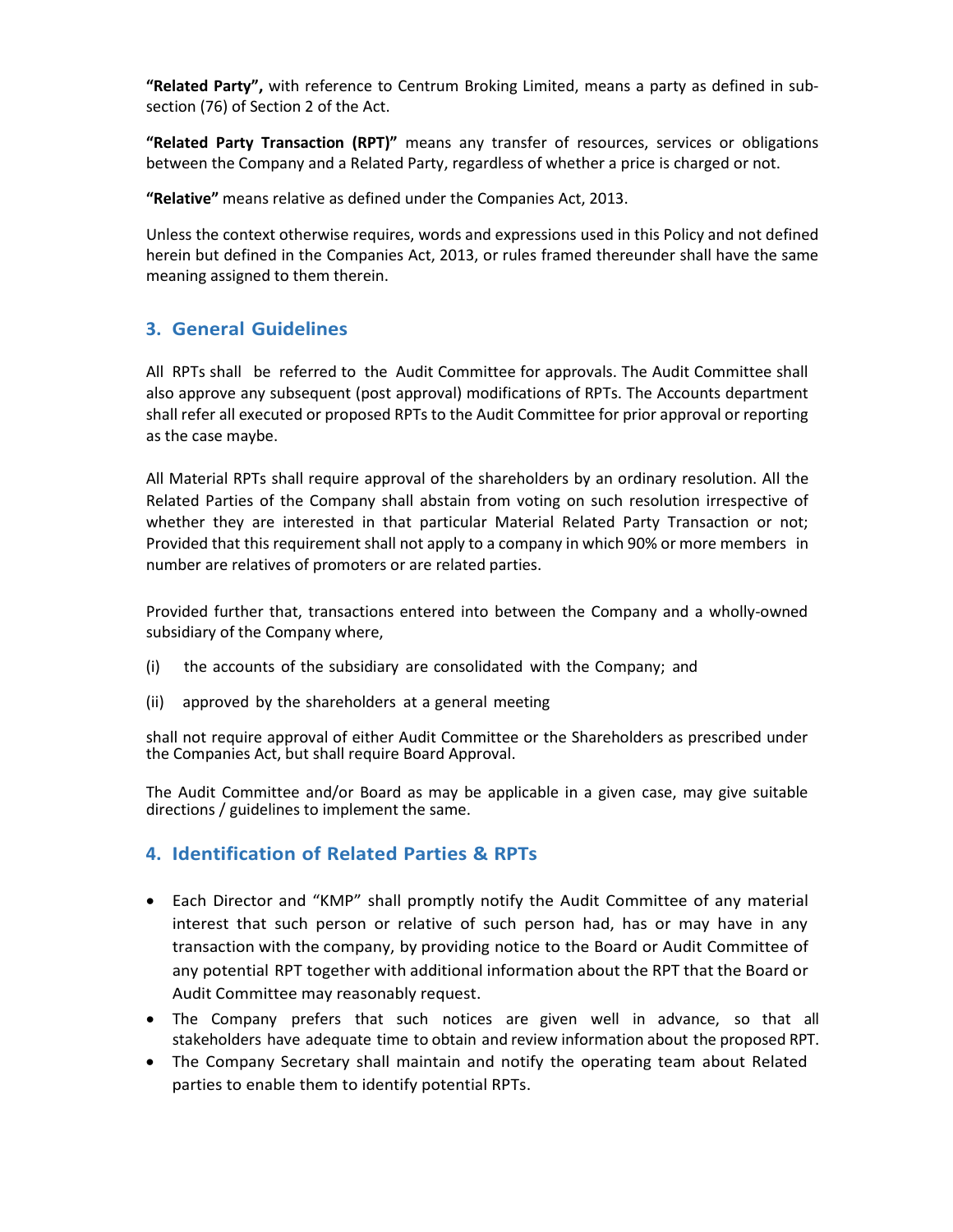## **5. Review and Approval of RPTs**

- a. All RPTs shall be referred to the Audit Committee for its review and approval;
- b. Any transaction undertaken by the Company with a related party of the Company or a related party of its Listed Holding Company and a material modification thereof, shall require prior approval of the Audit Committee of Listed Holding Company if the value of such transaction whether entered into individually or taken together with previous transactions during a financial year exceeds ten per cent of the annual consolidated turnover of its Listed Holding Company, as per the last audited financial statements of the Listed Holding Company;
- c. With effect from April 1, 2023, any transaction between the Company and its related party or related party of its Listed Holding Company to which the Company is a party but the Listed Holding Company is not a party and a material modification thereof, shall require prior approval of the Audit Committee of the Listed Holding Company, if the value of such transaction whether entered into individually or taken together with previous transactions during a financial year, exceeds ten per cent of the annual standalone turnover, as per the last audited financial statements of the Company;
- d. Any transaction with a related party of the Company or a related party of the Listed Holding Company falling within the threshold of Material Related Party Transactions and any material modification thereof, as defined in the Related Party Transaction Policy of the Listed Holding Company, shall require prior approval of the shareholders of the Listed Holding Company by way of an ordinary resolution.
- e. Nothing contained in point(s) b, c and d specified herein above shall apply in the following cases:
	- transactions entered into between the Listed Holding Company and its wholly owned subsidiary whose accounts are consolidated with such the Listed Holding Company and placed before the shareholders of the Listed Holding Company at the general meeting for approval.
	- transactions entered into between two wholly-owned subsidiaries of the Listed Holding Company, whose accounts are consolidated with such Listed Holding Company and placed before its shareholders at the general meeting for approval.
- f. The Audit Committee, in order to review a RPT, shall be provided with information about the RPT including commercial terms, purpose, benefits to the Company and to the Related Party and any other relevant information;
- g. Any member of the Audit Committee who has an interest in any RPT, shall recuse himself or herself and abstain from discussion and voting on the approval of such RPTs; Any member of the Board, who has an interest in any RPT, shall recuse himself or herself and abstain from discussion and voting on the approval of such RPTs;
- h. All Material Related Party Transactions shall require approval of the shareholders, based on recommendation of the Board, through an ordinary resolution passed at the general meeting. However, approval of the shareholders would not be required to be obtained by the Company for transactions with its wholly owned subsidiary whose accounts are consolidated with such holding company and placed before the shareholders at the general meeting for approval. However no member of the Company shall vote on such resolution, to approve any contract or arrangement which may be entered into by the company, if such member is a related party, except for transactions with company/ies in which ninety per cent or more members, in number, are relatives of promoters or are related parties.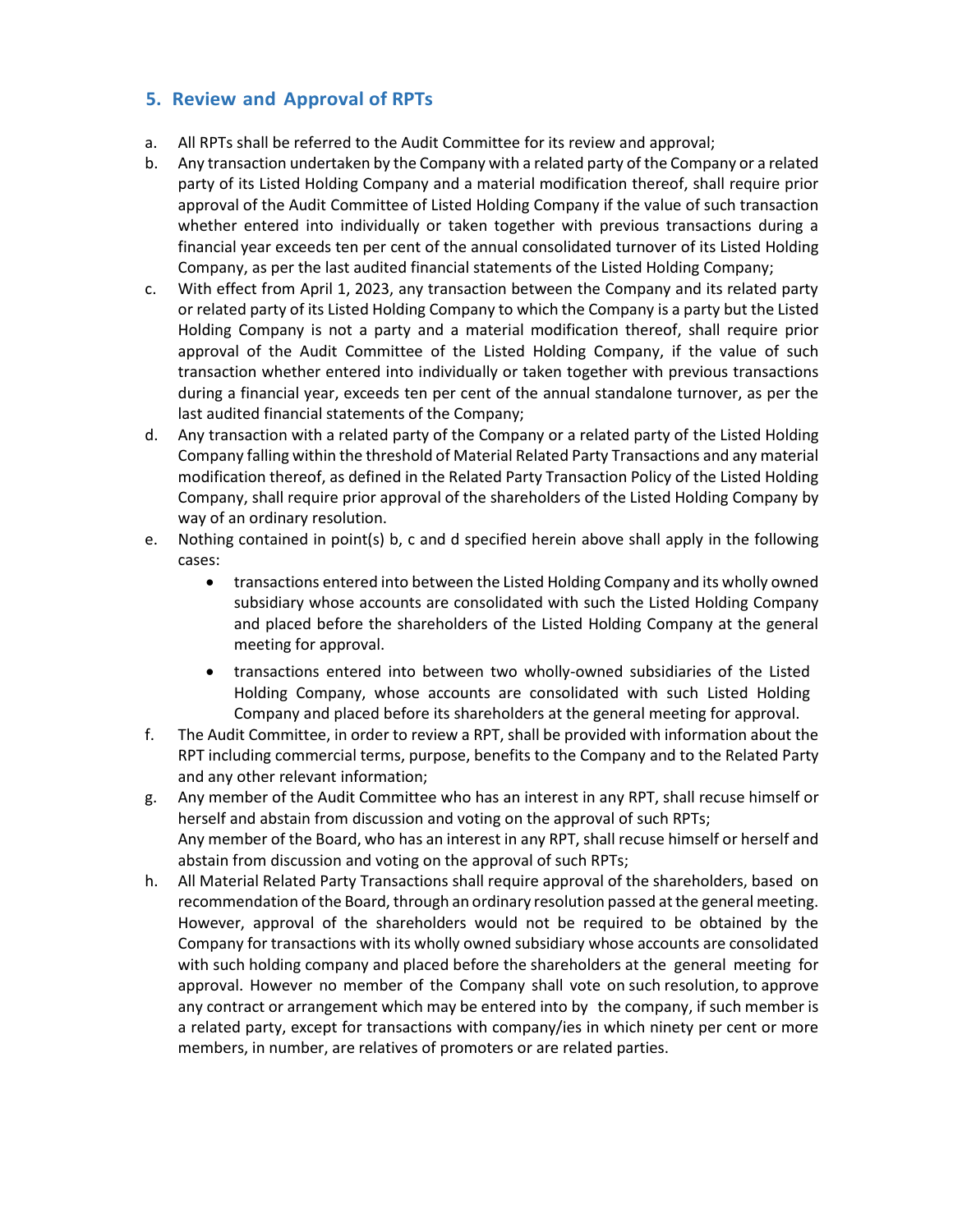#### **Criteria for approving RPTs**

To evaluate an RPT for approval, the Audit Committee shall consider the following factors, among others, to the extent relevant to the RPT:

- Whether the terms of the RPT are fair and on 'arm's‐length‐basis' vis‐à‐vis the Company and the terms would be similar, if the transaction did not involve a Related Party;
- Whether there are any compelling business reasons for the Company to enter into the RPT and the nature of alternative transactions, if any;
- Whether the RPT would affect the independence of an Independent Director;
- Whether the proposed RPT includes any potential reputational risk issues that may arise as a result of or in connection with the proposed RPT;
- Whether subsequent ratification of the proposed RPT is allowed and would be detrimental to the Company;
- Whether the RPT would present an improper conflict of interest for any director or KMP of the Company, taking into account the size of the transaction, the overall financial position of the director, KMP or other Related Party, the direct or indirect nature of the director's, KMP's or other Related Party's interest in the transaction and the ongoing nature of any proposed relationship and any other factors the Audit Committee deems relevant;
- If the Audit Committee determines that a RPT should be brought before the Board, or if the Board chooses to review any such RPT or it is mandatory under any law for the Board to approve the RPT, then the considerations set forth above shall apply to the Board's review and approval of the matter, with such modification as may be necessary or appropriate.

#### **Omnibus Approvals by the Audit Committee**

- The Audit Committee may choose to grant omnibus approval ("Omnibus Approval") for a class of transactions which are repetitive in nature, as per the procedure specified for approving RPTs in this Policy. In addition to the criteria specified as above, the Audit Committee shall be required to specify in the Omnibus Approval:
	- 1) Name(s) of the Related Party, nature, period of transaction and maximum amount of the proposed RPTs;
	- 2) Indicative basis or formula for commercial terms; and
	- 3) Such other conditions as the Audit Committee may deem fit;
	- 4) In the event the need for a class of RPTs cannot be foreseen or the details specified in (1) to (2) above are not available, the Audit Committee may grant Omnibus Approval for such RPTs provided each transaction does not exceed Rs.1,00,00,000/‐ (Rupees One crore).
- Audit Committee shall review the details of actual RPTs entered into by the Company pursuant to each of the Omnibus Approvals on a quarterly basis.
- The Omnibus Approvals shall be valid for a period not exceeding one year and shall require fresh approvals from the Audit Committee after the expiry of 1 (one) year from the grant of each approval.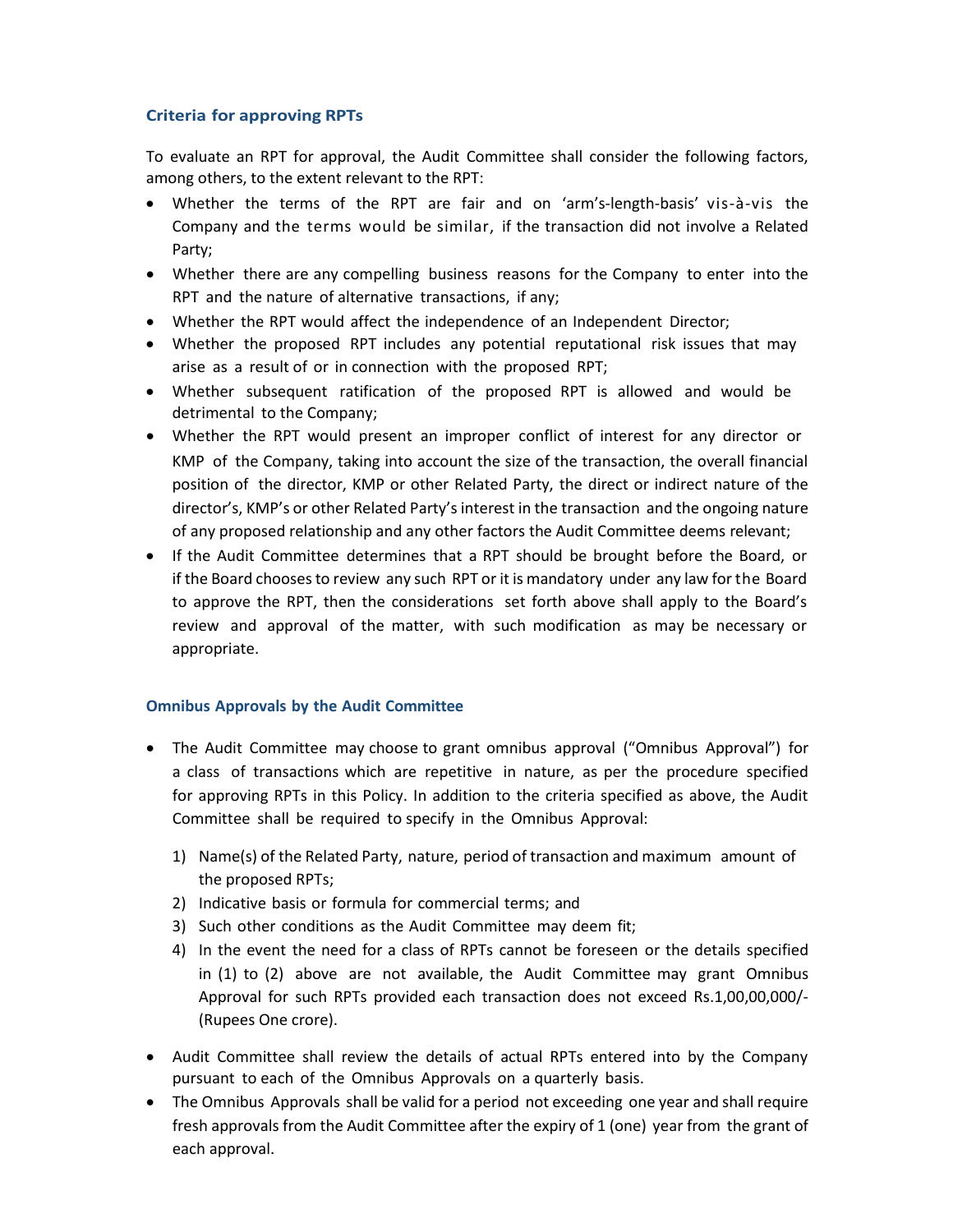#### **Other RPTs that do not require specific prior approval of the Audit Committee**

- Any transaction that involves compensation to a director or KMP in connection with his or her duties to the Company or any of its subsidiaries or associates including the reimbursement o f reasonable business and travel expenses incurred in the Ordinary Course of Business.
- Any transaction in which the Related Party's interest arises solely from ownership of securities issued by the Company and all holders of such securities receive the same benefits pro rata as the Related Party.
- Any transaction arising out of Compromises, Arrangements and Amalgamations dealt with under specific provisions of the Act.
- Reimbursement of pre-incorporation expenses incurred by a Related Party as approved by the Board of Directors.
- Any other exception which is consistent with the Applicable Laws, including any rules or regulations made thereunder.

Notwithstanding the above, the Audit Committee shall approve all RPTs which are not at arm's length and/ or which are not in the ordinary course of business;

#### **RPTs not approved under this Policy**

- In the event the Company becomes aware of any RPT that has not been approved under this Policy by the Audit Committee, prior to its consummation, it shall report such transactions to the Audit Committee which shall follow the procedure laid down in this Policy.
- In any case, save as otherwise provided in the Policy, where the Audit Committee determines not to ratify a RPT that has been commenced without its prior approval, the Audit committee as appropriate, may direct additional actions including, but not limited to, immediate discontinuation or rescission or revision of the transaction.
- Where any contract or arrangement is entered into by a director or any other employee, without obtaining prior consent of the Board, the same shall be ratified by the Board at its meeting within three months from the date of entering into any such contract or arrangement.
- Notwithstanding the above, the right to ratify any such contract or arrangement beyond the period of three months, vests with the Board and/ or Shareholders, as the case may be, as may be deem fit appropriate in the facts and circumstances.

## **6. Disclosures**

Appropriate disclosures as required under the Act shall be made in the Financial Statements, Board's Report and website of the Company.